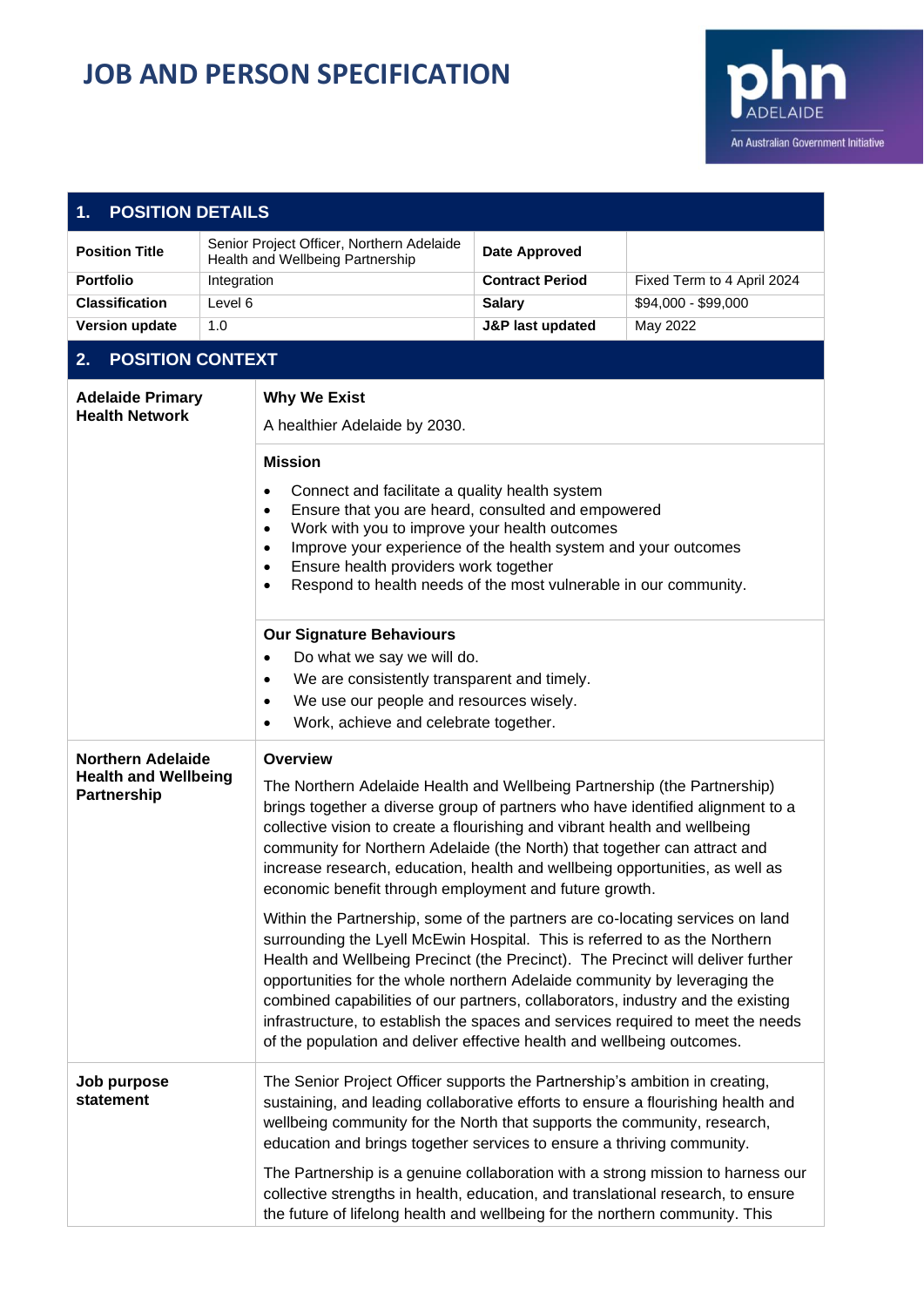|                                           | includes economic benefits and future growth, in areas such as employment,<br>education, healthcare, infrastructure and construction.                                                                                                                                                                                                 |  |
|-------------------------------------------|---------------------------------------------------------------------------------------------------------------------------------------------------------------------------------------------------------------------------------------------------------------------------------------------------------------------------------------|--|
|                                           | The Senior Project Officer is responsible for:                                                                                                                                                                                                                                                                                        |  |
|                                           | Delivering a range of effective project coordination and administrative<br>$\bullet$<br>supports to the Partnership;                                                                                                                                                                                                                  |  |
|                                           | Undertaking research and analysis activities, and monitoring and reporting<br>$\bullet$<br>of key project activities to support project outcomes;                                                                                                                                                                                     |  |
|                                           | Performing executive officer functions as required for various meetings,<br>$\bullet$<br>workshops, workgroups, committees and advisory groups;                                                                                                                                                                                       |  |
|                                           | Developing project plans which clearly identify tasks, milestones,<br>$\bullet$<br>dependencies and resource requirement;                                                                                                                                                                                                             |  |
|                                           | Ensuring the development, oversight, management, communication and<br>$\bullet$<br>ultimate delivery of project tasks;                                                                                                                                                                                                                |  |
|                                           | Managing projects to ensure quality outcomes and effective risk and<br>٠<br>resource management.                                                                                                                                                                                                                                      |  |
|                                           | The role also supports a virtual team of in kind and/or dedicated resources<br>funded through several different partner arrangements. Under direction from the<br>Director Northern Adelaide Health and Wellbeing Partnership, the role will work<br>closely with these colleagues to support the implementation of the project plan. |  |
| <b>Reporting/working</b><br>relationships | The Senior Project Officer's contract of employment will be with Adelaide<br>$\bullet$<br>PHN. However, the Project Officer will work under the governance of<br>Northern Adelaide Local Health Network (NALHN) for the purpose of the<br>Northern Adelaide Health and Wellbeing Partnership project.                                 |  |
|                                           | The Senior Project Officer will report to the Director, Northern Adelaide<br>$\bullet$<br>Health and Wellbeing Partnership.                                                                                                                                                                                                           |  |
|                                           | The Senior Project Officer will be based offsite within the Northern<br>$\bullet$<br>metropolitan region and work in collaboration with additional resources as<br>the Partnership matures.                                                                                                                                           |  |
|                                           | The Senior Project Officer will be required to enter a confidentiality<br>$\bullet$<br>undertaking with NALHN before commencement, and as required with other<br>partners.                                                                                                                                                            |  |
|                                           | The role works in close collaboration with Partnership members,<br>$\bullet$<br>universities, industry associations, local, state, and federal government<br>agencies to foster the development of an integrated and collaborative<br>Health and Wellbeing Partnership for the North.                                                 |  |
| <b>Special conditions</b>                 | Some out of hours' work may be required.<br>$\bullet$                                                                                                                                                                                                                                                                                 |  |
|                                           | Intrastate and interstate travel may be necessary.<br>$\bullet$                                                                                                                                                                                                                                                                       |  |
|                                           | Must hold and maintain a current Driver's Licence and insurance.<br>$\bullet$                                                                                                                                                                                                                                                         |  |
|                                           | Must be able to use own vehicle (reimbursement of kms costs made in<br>$\bullet$<br>accordance with the ATO).                                                                                                                                                                                                                         |  |
|                                           | Appointment is subject to a satisfactory Background Screening and National<br>٠<br>Criminal History Check obtained through the Screening and Licensing Unit,                                                                                                                                                                          |  |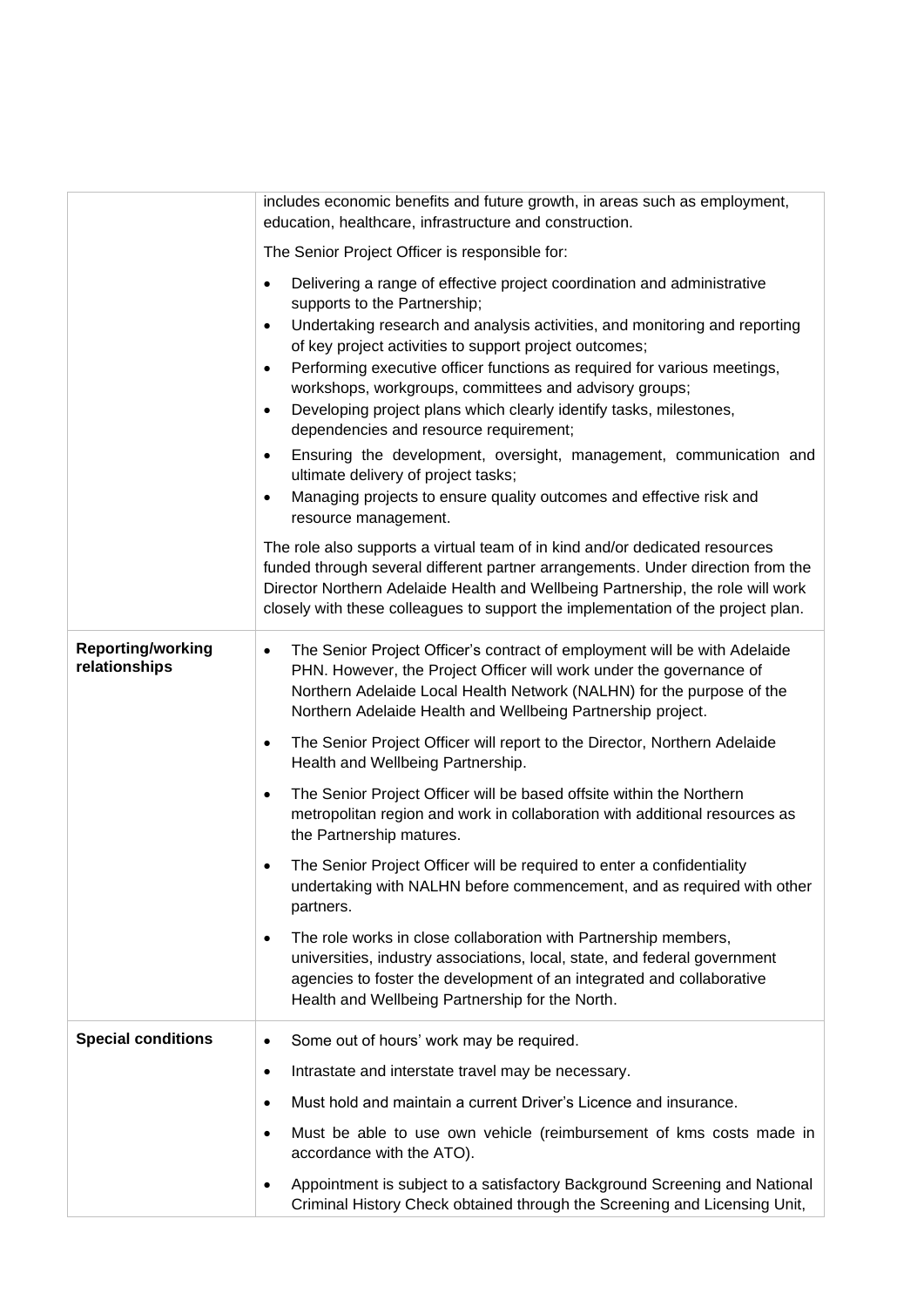|                             | Department for Communities and Social Inclusion to be renewed every<br>three years thereafter from date of issue.                                                                                                                      |  |
|-----------------------------|----------------------------------------------------------------------------------------------------------------------------------------------------------------------------------------------------------------------------------------|--|
|                             | Appointment is subject to NALHN immunisation risk category requirements.<br>$\bullet$<br>There may be ongoing immunisation requirements that must be met.                                                                              |  |
| <b>Special Requirements</b> | The Senior Project Officer is required to work in accordance with the Code of<br>Ethics for South Australian Public Sector, Policies and Procedures and<br>legislative requirements including but not limited to:                      |  |
|                             | Work Health and Safety Act 2012 (SA) and when relevant WHS Defined<br>$\bullet$<br>Officers must meet due diligence requirements;                                                                                                      |  |
|                             | Meet immunisation requirements as outlined by the Immunisation<br>$\bullet$<br>Guidelines for Health Workers in South Australia 2010;                                                                                                  |  |
|                             | Equal Employment Opportunities (including prevention of bullying,<br>$\bullet$<br>harassment and intimidation;                                                                                                                         |  |
|                             | Keeping Them Safe Legislation (inclusive of Mandatory Notifier);<br>$\bullet$                                                                                                                                                          |  |
|                             | Disability Discrimination;<br>٠                                                                                                                                                                                                        |  |
|                             | Code of Fair Information Practice;<br>$\bullet$                                                                                                                                                                                        |  |
|                             | Relevant Awards, Enterprise Agreements, Public Sector Act 2009, Health<br>٠<br>Care Act 2008, and the SA Health (Health Care Act) Human Resources<br>Manual;                                                                           |  |
|                             | Relevant Australian Standards;<br>$\bullet$                                                                                                                                                                                            |  |
|                             | Duty to maintain confidentiality;<br>$\bullet$                                                                                                                                                                                         |  |
|                             | Smoke Free Workplace;<br>٠                                                                                                                                                                                                             |  |
|                             | To value and respect the needs and contributions of SA Health Aboriginal<br>$\bullet$<br>staff and clients, and commit to the development of Aboriginal cultural<br>competence across all SA Health practice and service delivery;     |  |
|                             | Applying the principles of the South Australian Government's Risk<br>٠<br>Management Policy to work as appropriate.                                                                                                                    |  |
| <b>Accountabilities</b>     | Deliver a range of effective project and administrative supports to the<br>$\bullet$<br>Partnership including executive officer functions, project coordination<br>services and ensuring reporting requirements are met.               |  |
|                             | Support the operationalisation of the Partnership's strategy, developing and<br>$\bullet$<br>implementing project plans which clearly identify tasks, milestones,<br>dependencies and resource requirements.                           |  |
|                             | Undertake research and analysis activities, monitoring and reporting of key<br>$\bullet$<br>project activities such as planning and/or funding issues, developing options<br>and recommendations to support project delivery outcomes. |  |
|                             | Prepare and present plans and other relevant documents which support<br>$\bullet$<br>decision making, clearly and effectively communicating to a wide audience.                                                                        |  |
|                             | Identify early, report on and provide solutions to emerging issues impacting<br>$\bullet$<br>the ongoing operation of the Partnership and development of the Precinct.                                                                 |  |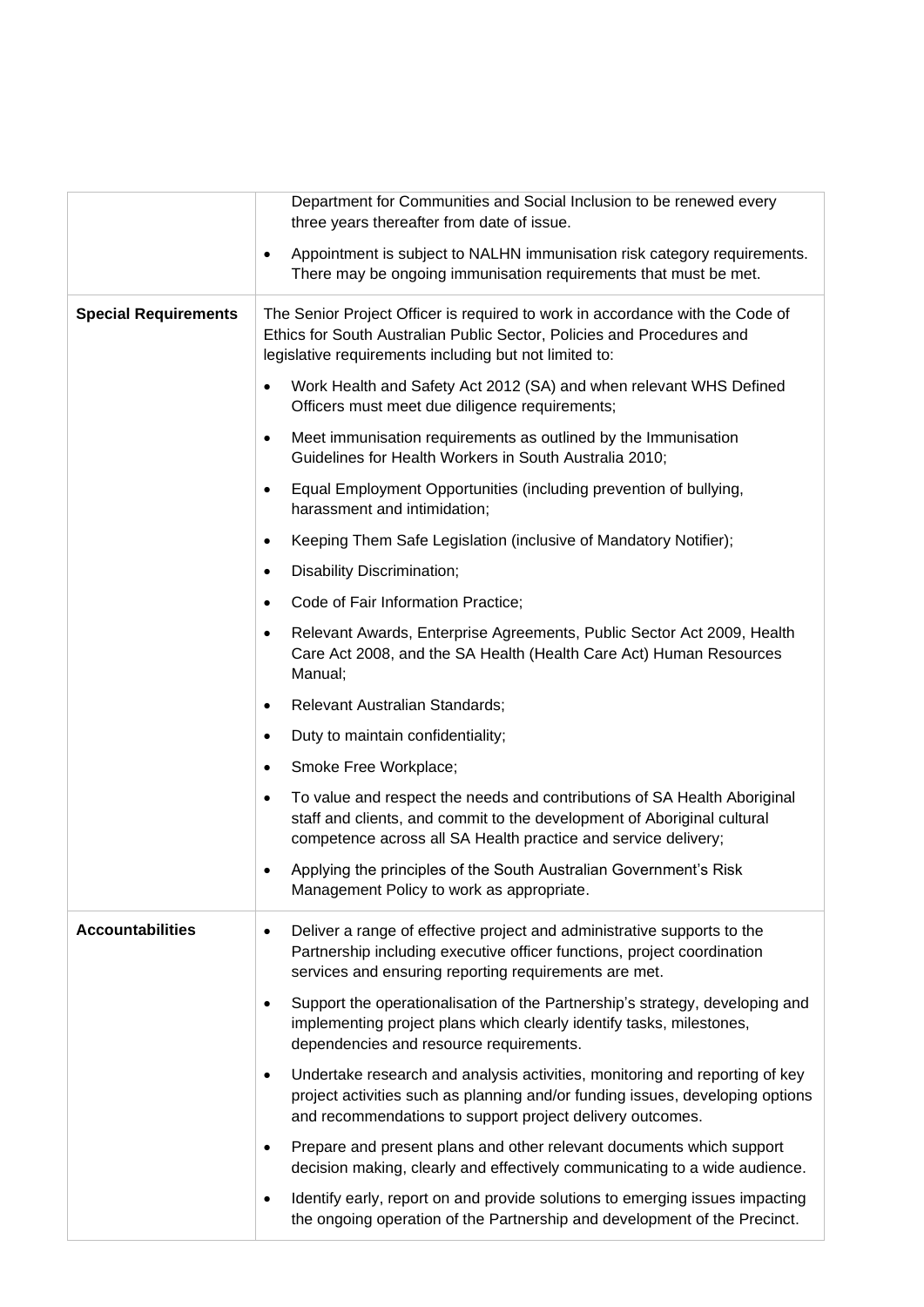|                                     | Analyse and assess relevant new and emerging policy issues, conducting<br>$\bullet$<br>evaluation and research to support the Partnership's advocacy work.<br>Undertake a range of activities relating to advocacy of the Partnership,<br>$\bullet$<br>including developing advocacy plans, policy statements, grant applications,<br>business case submissions and the coordination of philanthropic activities.<br>It is not the intention of the position description to limit the scope or<br>$\bullet$<br>accountabilities of the position but to highlight the most important aspects of<br>the position. The aspects mentioned above may be altered in accordance |  |
|-------------------------------------|--------------------------------------------------------------------------------------------------------------------------------------------------------------------------------------------------------------------------------------------------------------------------------------------------------------------------------------------------------------------------------------------------------------------------------------------------------------------------------------------------------------------------------------------------------------------------------------------------------------------------------------------------------------------------|--|
|                                     | with the changing requirements of the role.                                                                                                                                                                                                                                                                                                                                                                                                                                                                                                                                                                                                                              |  |
| Key Issues and<br><b>Challenges</b> | Supporting the Director to strengthen a maturing Partnership, facilitating<br>$\bullet$<br>participation by partners and collaborators, establishing a brand, and<br>supporting the creation of new linkages to support the development of<br>emergent industry and partner opportunities.<br>Balancing competing priorities associated with a complex and emergent<br>$\bullet$<br>project.                                                                                                                                                                                                                                                                             |  |
|                                     | Focussing on the activity required that supports the greater benefit of the<br>$\bullet$<br>Partnership and Precinct when there is likely to be a partner compromise<br>that will impact on all.                                                                                                                                                                                                                                                                                                                                                                                                                                                                         |  |
|                                     | Apply diplomacy, confidentiality, and sensitivity when working across a<br>$\bullet$<br>diverse range of partners.                                                                                                                                                                                                                                                                                                                                                                                                                                                                                                                                                       |  |
|                                     | Understanding the complexities and range of issues that influence<br>٠<br>partnership arrangements.                                                                                                                                                                                                                                                                                                                                                                                                                                                                                                                                                                      |  |
| 3.                                  | <b>ESSENTIAL MINIMUM CAPABILITIES</b>                                                                                                                                                                                                                                                                                                                                                                                                                                                                                                                                                                                                                                    |  |
| <b>Skills and abilities</b>         | Demonstrated high-level interpersonal skills with the ability to liaise and develop<br>٠<br>strong relationships with a diverse range of stakeholders.                                                                                                                                                                                                                                                                                                                                                                                                                                                                                                                   |  |
|                                     | Demonstrated ability to work effectively under limited direction and prioritise and<br>$\bullet$<br>manage a diverse range of tasks to achieve objectives and meet deadlines.                                                                                                                                                                                                                                                                                                                                                                                                                                                                                            |  |
|                                     | Ability to work independently and as a part of a team in an effective and efficient<br>٠<br>manner.                                                                                                                                                                                                                                                                                                                                                                                                                                                                                                                                                                      |  |
|                                     | Ability to conceptually analyse and resolve problems and provide concise,<br>$\bullet$<br>informed and practical direction.                                                                                                                                                                                                                                                                                                                                                                                                                                                                                                                                              |  |
|                                     | Demonstrated ability in developing written material that reflects an evidence-<br>$\bullet$<br>based understanding of the relevant content issues.                                                                                                                                                                                                                                                                                                                                                                                                                                                                                                                       |  |
| <b>Experience</b>                   | Experience in preparing plans, policies, reports, briefings and other strategic<br>$\bullet$<br>documents.                                                                                                                                                                                                                                                                                                                                                                                                                                                                                                                                                               |  |
|                                     | Experience in providing high-level administration and project support in producing<br>$\bullet$<br>consistent quality outcomes, particularly for written material.                                                                                                                                                                                                                                                                                                                                                                                                                                                                                                       |  |
|                                     | Experience in liaising and consulting effectively, with a range of stakeholders.<br>$\bullet$                                                                                                                                                                                                                                                                                                                                                                                                                                                                                                                                                                            |  |
|                                     | Experience in government relations, advocacy and/or public policy development.<br>٠                                                                                                                                                                                                                                                                                                                                                                                                                                                                                                                                                                                      |  |
|                                     | Sound experience with Microsoft 365 programs such as Word, Excel and Power<br>٠<br>Point.                                                                                                                                                                                                                                                                                                                                                                                                                                                                                                                                                                                |  |